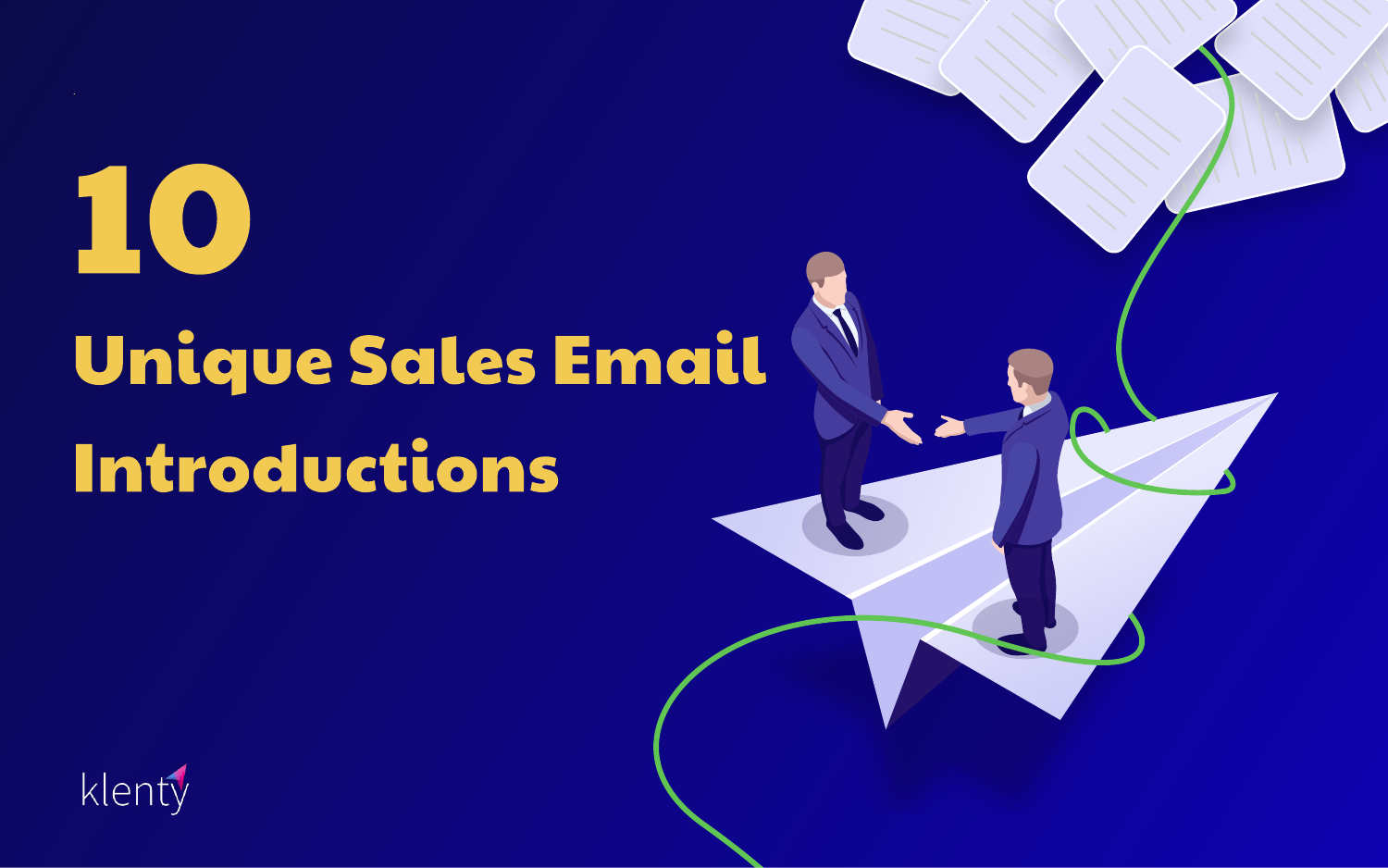

# #2 Humorous

### "The Classic Vanilla"

Dear {First Name},  $\overline{a}$ 

"Find the funny bone in 'em"





I recently read your article in <Magazine Name/Website/Journal> where you spoke

Hi {First Name}, Before I talk about <product name>, why don't you give this puzzle a try?

about <topic> and how to use <solution> to address <pain point>. My name is Andrew,

and although we've never met, that's exactly the type of thing we deal with.

R\_AD\_ F\_R A C\_A\_ T\_I\_ W\_\_\_ K? Thinking? Here's the answer – (…drumroll…) "Ready For A Chat This Week."

#### Your article in <Magazine Name/Website/Journal>

### Your family is going to love our <product name> CRM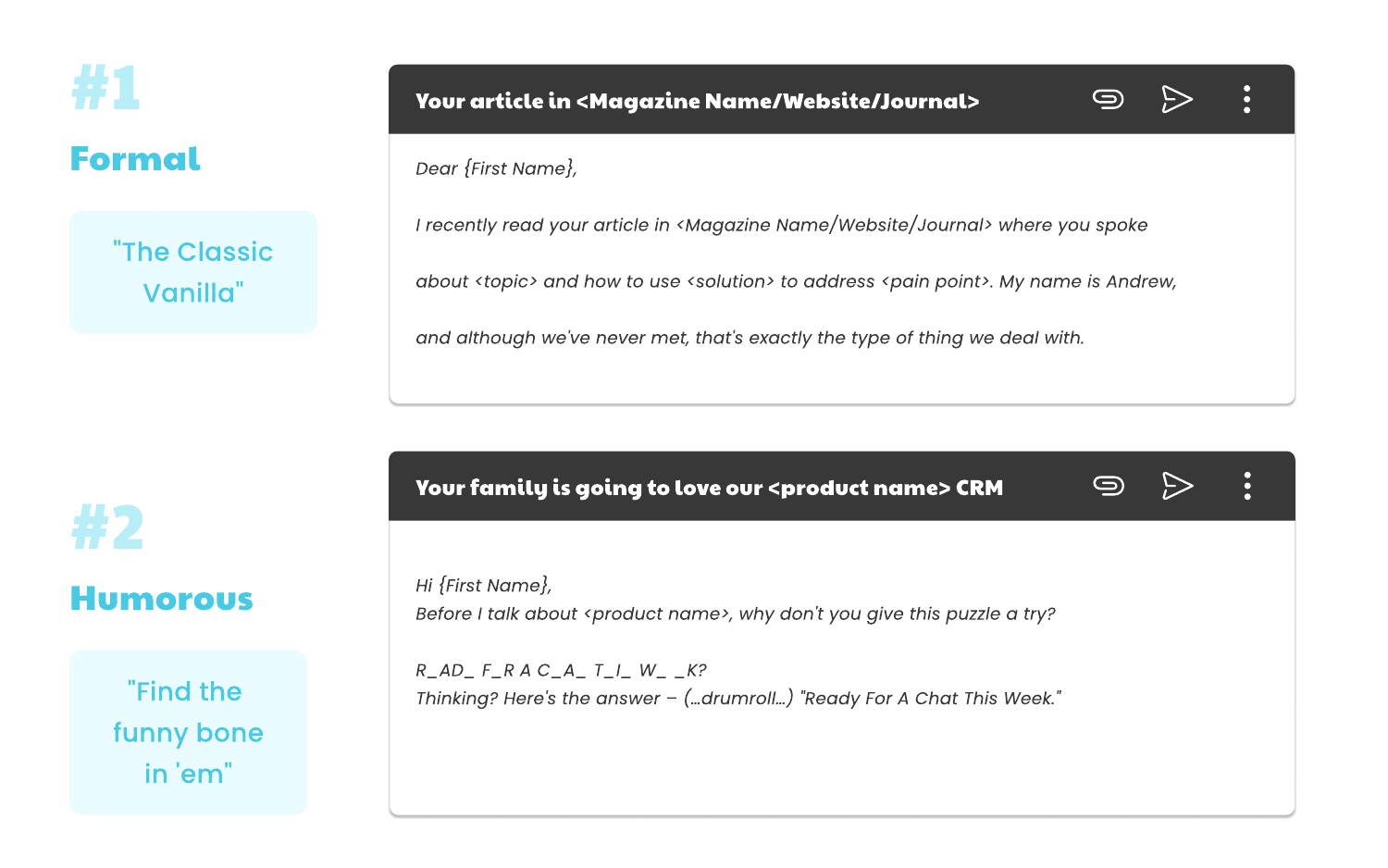

#4

### Unexpected

Piquing Curiosity

### "A bolt from the blue"

"Curiosity doesn't kill the cat" Hey there, {first name}

The end is near for all businesses that don't send relevant and personalized emails to their customers. I am David, and I head the marketing division of <company name>. I'm curious to know how you ensure sending relevant and personalized emails?

#### Your mission (name), should you choose to open this mail

Hi {first\_name},  $\overline{a}$ 

Looks like you have a penchant for getting out of your comfort zone. If that's true, have you tried to solve the {pain point} most companies of your size face?



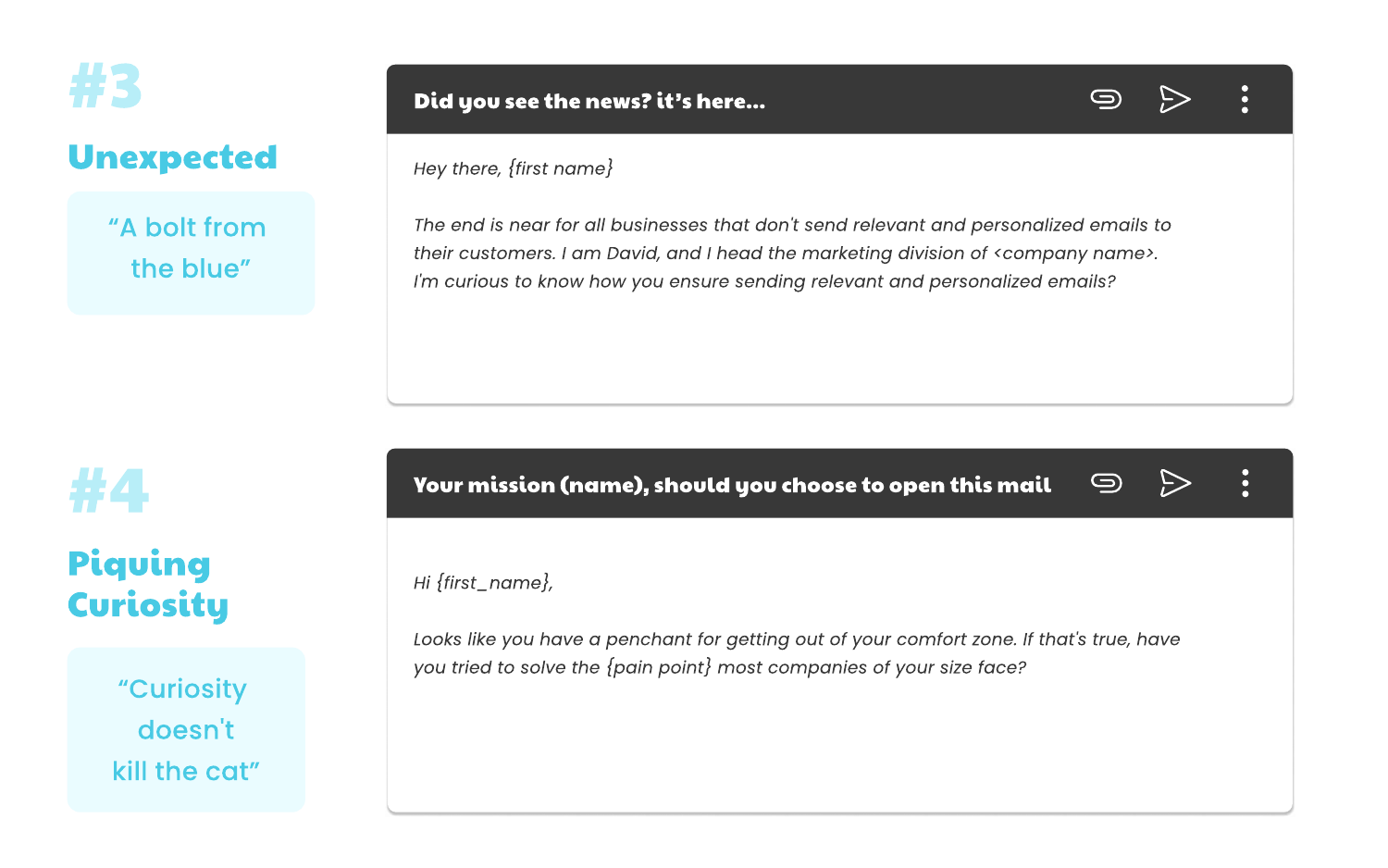#6

### Personalized cold email intro

Hi {Prospect Name},  $\overline{a}$ 

"NO one size fits all solution"

Your LinkedIn post discussing how your company is struggling to overcome {problem} made me think of others I know experiencing the same frustration.

#### {Name}, how to put an end to {pain point} using {solution}



#### Dave, you could conquer the cubs

 $\overline{a}$ 



 $\bullet$ 



Hey there,

As a Cub fan, I'm sure you're aware of the marketing machine they've built to get fans and corporate partners engaged and converted. We were able to help them go from 300 to 30,000 unique site conversions per quarter with our solution.

"Be the guardian angel"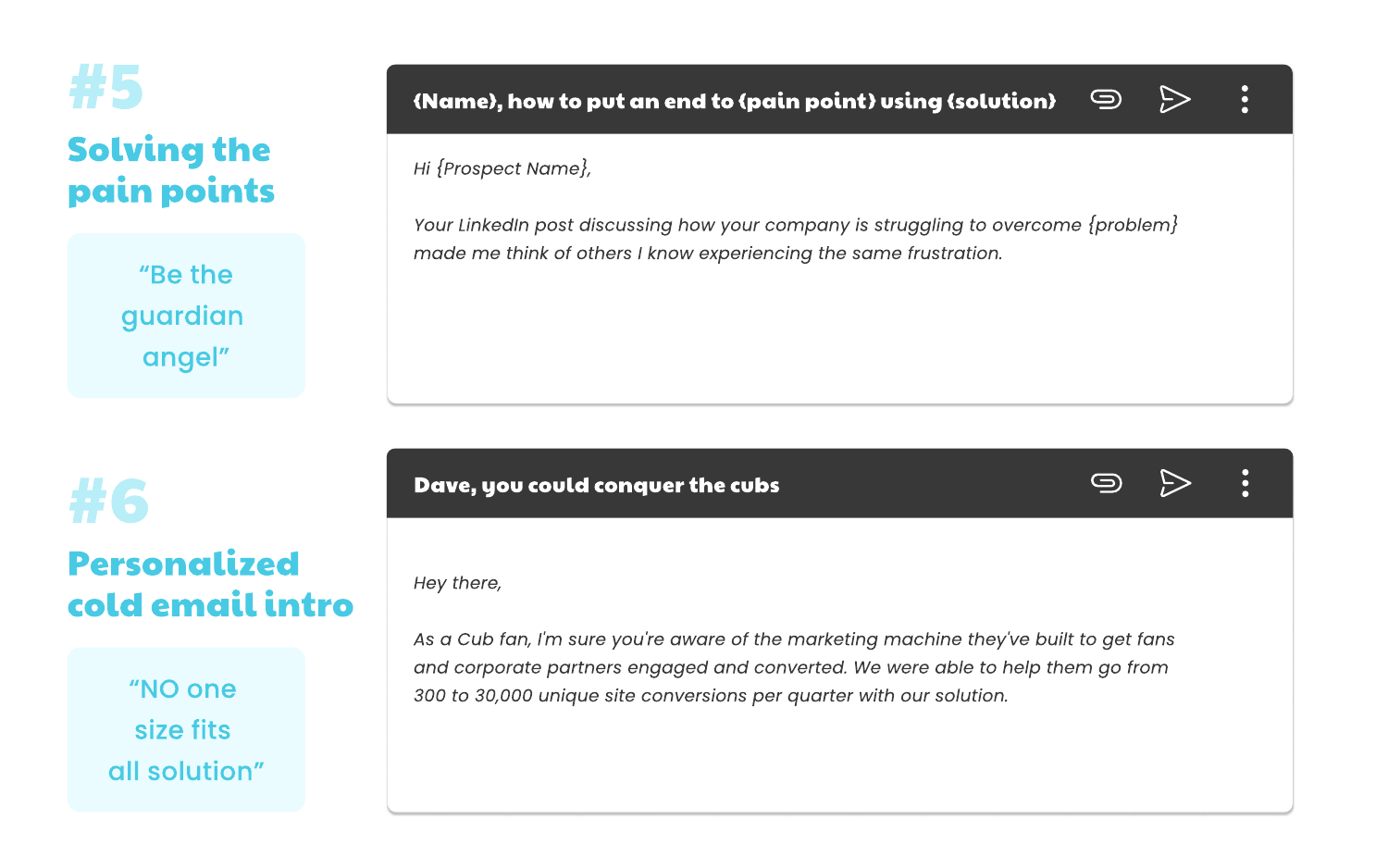

### #8 Warm reference

"The Friend of a Friend"

<First name>

I bet you've been drowning in a lot of congratulatory emails lately. I'm trying not to add to that, but hey! You folks absolutely deserve it.

"A word of praise is equal to ointment on a sore"

#### Not another funding congratulatory mail

#### A friend sent me

Hi {NAME},

Mike and I are seeing great results with {CLIENT COMPANY} 's marketing automation at the moment, and when talking about who else would benefit, your name came up.

#### $\overline{a}$



### Compliment